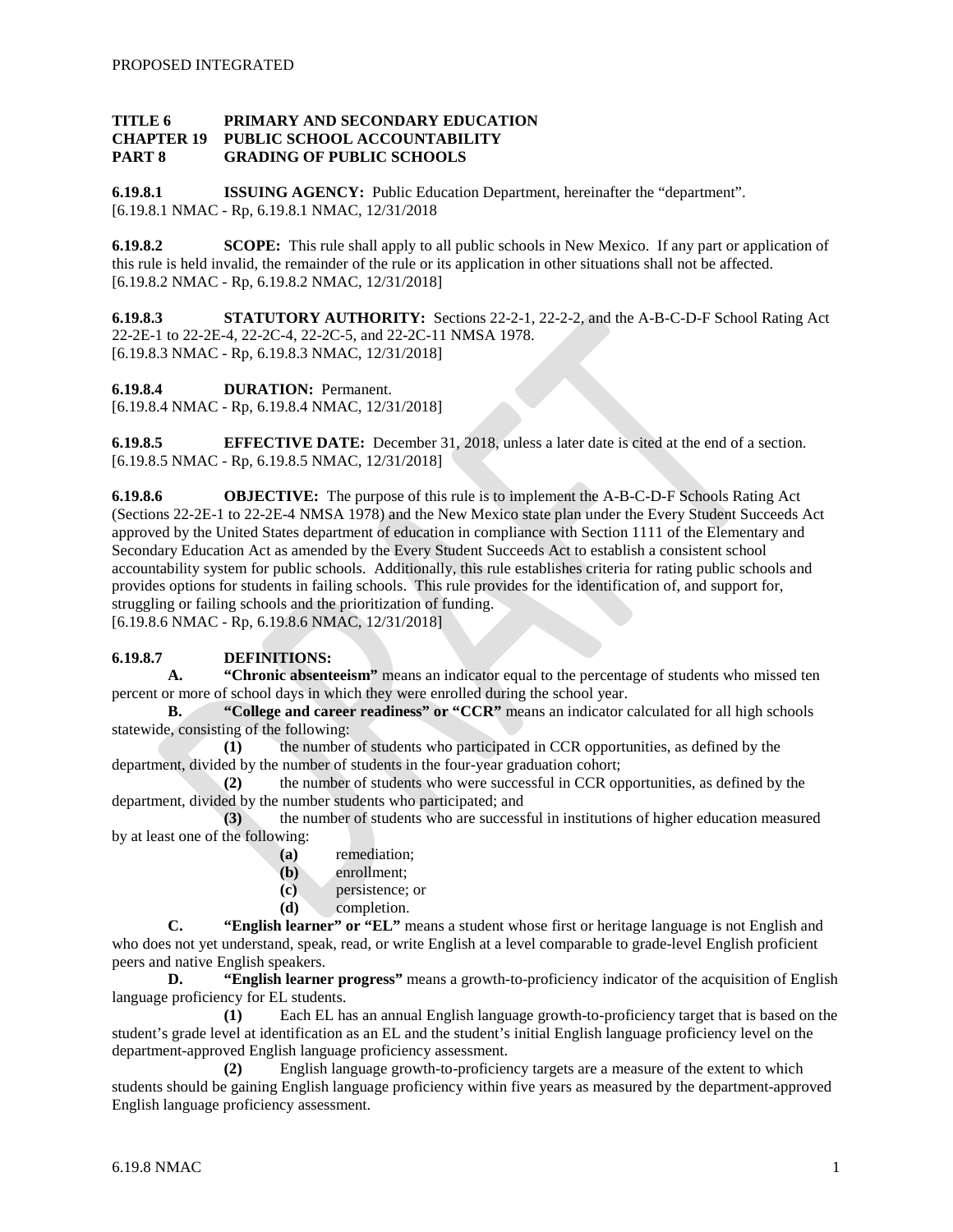**E. "Graduation growth"** means an indicator equal to the annual increase in the four-year cohort graduation rate based on the three most recent years of data.

**F. "Graduation rate"** means an indicator equal to the percentage of students in a cohort who earned a New Mexico diploma of excellence within a specified number of years, with the cohort assigned based upon firsttime entry into ninth grade.

**(1)** Four-year cohort graduation rate means the percentage of students in the four-year cohort who earned a New Mexico diploma of excellence within four years.

**(2)** Five-year cohort graduation rate means the percentage of students in the five-year cohort who earned a New Mexico diploma of excellence within five years.

**(3)** Six-year cohort graduation rate means the percentage of students in the six-year cohort who earned a New Mexico diploma of excellence within six years.<br> **G.** "Index score" means the score a school earns for

**G. "Index score"** means the score a school earns for each subgroup calculated using the same model as school grades using the indicators described in 6.19.8.8 NMAC that can be disaggregated by each of the following subgroups:

- **(1)** economically disadvantaged students;
- **(2)** students from major racial and ethnic groups;
- **(3)** children with disabilities; and
- **(4)** English learners.

**H. "Local education agency" or "LEA"** means a school district or a state-authorized charter school.<br> **I. "Proficiency"** means a student's score of proficient or above as defined by the department on the

**I. "Proficiency"** means a student's score of proficient or above as defined by the department on the New Mexico statewide assessment.

**J. "Quartile" or "Q"** means the student's quartile status for school grading when calculating the following indicators:

**(1)** Q1 means the lowest-performing quartile of students, based on previous years' performance on the statewide assessment;

**(2)** Q2 means the second-lowest-performing quartile of students, based on previous years' performance on the statewide assessment;

**(3)** Q3 means the second-highest-performing quartile of students, based on previous years' performance on the statewide assessment; and

**(4)** Q4 means the highest-performing quartile of students, based on previous years' performance on the statewide assessment.

**K. "School survey"** means an indicator of student and family engagement, educator collaboration and engagement, and other critical components for quality schools as measured by a survey addressing the following domains:

- **(1)** school climate;
- **(2)** rigorous expectations;
- **(3)** student-teacher relationships;
- **(4)** belonging; and
- **(5)** safety.

**L. "Statewide assessment"** means the collection of instruments administered annually that assess student academic performance and students' progress toward meeting New Mexico content standards in kindergarten

**M. "Student growth"** means an indicator of the extent to which students are increasing their mastery of state content standards as measured by the New Mexico statewide assessment in kindergarten and grades one through 12.

**N. "Student proficiency"** means an indicator equal to the percentage of students who were proficient or above in the current reporting year.

**O. "Student STEM readiness"** means an indicator of student proficiency on the statewide assessment for science.

**P. "Supplemental accountability model school" or "SAM school"** means any public school in which, based on the fortieth day reporting, fifty percent or more of the student population is:

**(1)** age 19 or older; or

**(2)** non-gifted students who qualify for level C or level D special education.

[6.19.8.7 NMAC - Rp, 6.19.8.7 NMAC, 12/31/2018]

### **6.19.8.8 REQUIREMENTS:**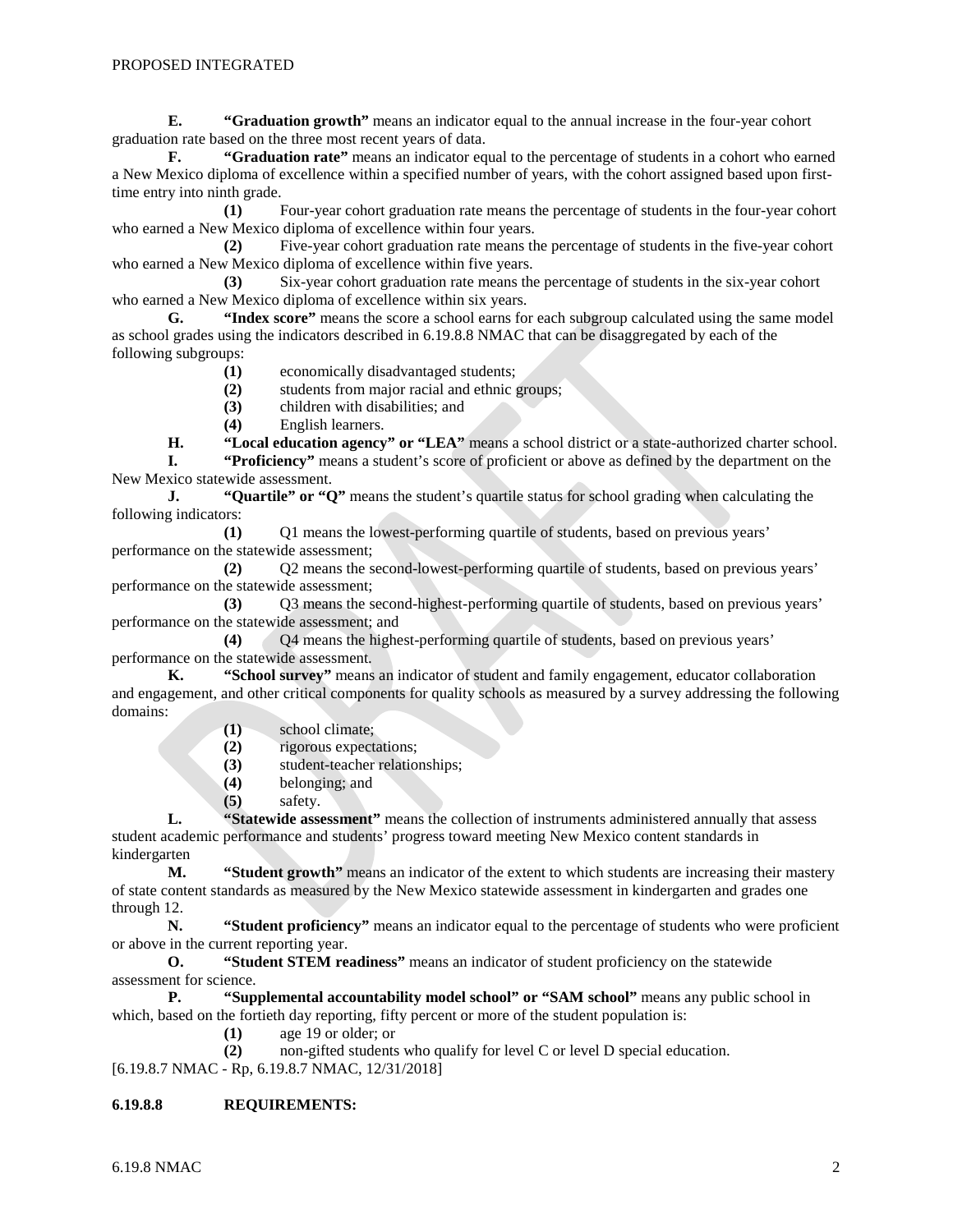**A.** Public schools shall earn a letter grade of either A, B, C, D, or F annually pursuant to Sections 22- 2E-1 to 22-2E-4 NMSA 1978, A-B-C-D-F Schools Rating Act.

**B.** Elementary and middle schools shall earn grades based on the following indicators:

**(1)** student proficiency in English language arts and mathematics, as determined by New Mexico's statewide assessment;

- **(2)** student STEM readiness;
- **(3)** student growth;
- **(4)** chronic absenteeism;
- **(5)** school survey; and
- **(6)** English learner progress.

**C.** High schools shall earn grades based on the following indicators:

**(1)** student proficiency in English language arts and mathematics, as determined by New Mexico's statewide assessment;

- **(2)** student STEM readiness;
	- **(3)** student growth;
	- **(4)** chronic absenteeism;
	- **(5)** school survey;
- **(6)** college and career readiness;
- **(7)** graduation rate; and
- **(8)** English learner progress.

**D.** The department shall annually publish disaggregated school grading data on its website.

**E.** Pursuant to Section 22-2E-4 NMSA 1978 and any applicable federal law, the parent of a student enrolled in a public school rated F for two of the last four years has the right to transfer the student in the same grade to any public school in the state not rated F or the right to have the student continue schooling by means of distance learning offered through the statewide or a local cyber academy. The school district or charter school in which the student was enrolled is responsible for the cost of distance learning. Enrollment policies shall align with the requirements outlined in Section 22-1-4 NMSA 1978 and applicable state charter law and shall prioritize the lowest achieving, low income students, as determined by the school district or charter school.

**F.** The transfer of any student pursuant to the A-B-C-D-F Schools Rating Act, Section 22-2E-2 NMSA 1978 shall be conducted pursuant to the open enrollment provisions of Section 22-1-4 NMSA 1978, provided that no school district or charter school shall adopt enrollment policies that exclude the enrollment of a student from a school rated F for two of the last four school years, and provided further that students seeking to enroll in a charter school must participate in that school's lottery unless the school has not exceeded its enrollment limit. The enrollment procedures set forth in Section 22-8B-4.1 NMSA 1978 shall apply. The sending school district, excluding state-authorized charter schools, shall be responsible for the transportation and transportation cost of a student who transfers to another school within the same district even if that school is outside of the student's attendance zone.

[6.19.8.8 NMAC - Rp, 6.19.8.8 NMAC, 12/31/2018]

# **6.19.8.9 DETERMINATION OF A SCHOOL'S GRADE:**

**A.** Elementary and middle schools can earn up to a maximum of 100 points as follows:

**(1)** 33 points for student proficiency in English language arts and mathematics as determined by New Mexico's statewide assessment;

- **(2)** five points for student STEM readiness;
- **(3)** 42 points for student growth, as calculated in the following manner:
	- **(a)** five points for Q4;
	- **(b)** 12 points for Q2 and Q3; and
	- **(c)** 25 points for Q1;
- **(4)** five points for chronic absenteeism;
- **(5)** five points for school survey; and
- **(6)** 10 points for English learner progress.
- **B.** High schools can earn up to a maximum of 100 points as follows:

**(1)** 25 points for student proficiency in English language arts and mathematics, as

determined by New Mexico's statewide assessment;

- **(2)** five points for student STEM readiness;
- **(3)** 30 points for student growth, calculated in the following manner: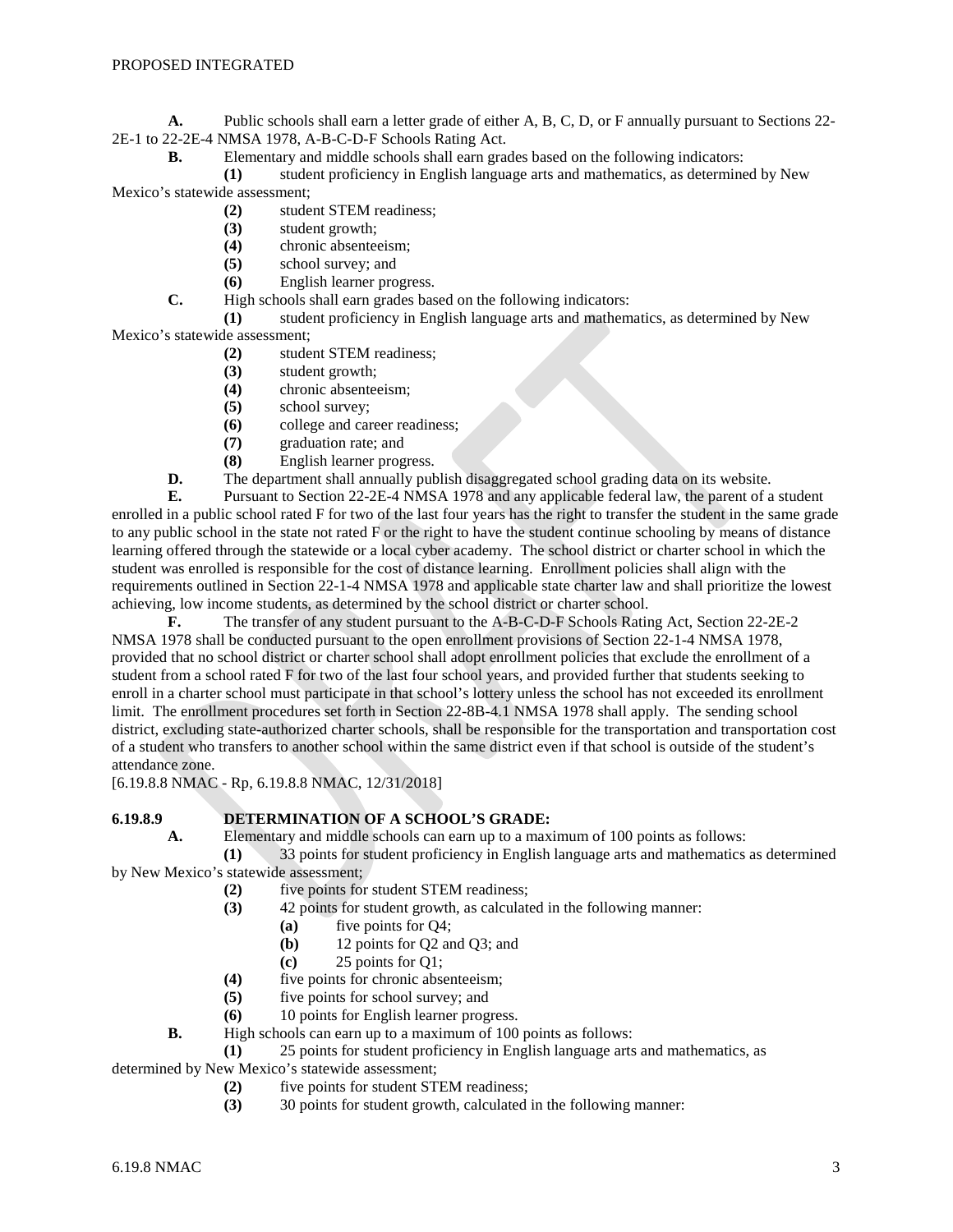- **(a)** five points for Q4
- **(b)** 10 points for Q2 and Q3; and
- **(c)** 15 points for Q1;
- **(4)** five points for chronic absenteeism;
- **(5)** five points for school survey;

**(6)** 12 points for college and career readiness, with the greatest weight assigned to the percentage of successful students as outlined in Paragraph (2) of Subsection B of 6.19.8.7 NMAC.

**(7)** 13 points for graduation rate, calculated in the following manner:

- **(a)** six points for the four-year rate;
- **(b)** two points for the five-year rate;
- **(c)** one point for the six-year rate; and<br>**(d)** four points for growth in the four-v
- four points for growth in the four-year rate; and
- **(8)** five points for English learner progress.

**C.** All enrolled students in eligible grades and courses, as determined by the department, must be assessed with the appropriate state assessment, including the state-approved alternate assessment when applicable. The benchmark for participation in the statewide assessment is ninety-five percent of all eligible students. Schools that fail to meet the minimum of ninety-five percent in either English language arts or mathematics shall have their letter grade reduced by one letter.

[6.19.8.9 NMAC - Rp, 6.19.8.9 NMAC, 12/31/2018]

# **6.19.8.10 PRIORITIZATION OF RESOURCES:**

**A.** As part of the annual budget approval process pursuant to Section 22-8-11 NMSA 1978, on or before July 1 of each year, the department shall ensure that a local school board or governing body of a charter school is prioritizing resources of public schools identified pursuant to 6.19.8.11 NMAC.

**B.** Expenditures for instruction, student support services, instructional support services, and compensation and benefits for school principals designated as the 1000, 2100, 2200, and 2400 functions, respectively, in fund 11000 of the department's chart of accounts for expenditures shall be reported by the department every two years and posted on the department website. Published reports shall include the school grade earned for the three most recent years.

[6.19.8.10 NMAC - Rp, 6.19.8.10 NMAC, 12/31/2018]

**6.19.8.11 SCHOOL IDENTIFICATION AND INTERVENTIONS:** The department shall identify schools for comprehensive support and improvement (CSI), targeted support and improvement (TSI), and more rigorous interventions (MRI).

**A. CSI identification.** A school shall be identified as a CSI school if the school:

**(1)** is in the lowest performing five percent of Title I schools in New Mexico as identified by the overall score earned on the school grading report card as defined in 6.19.8.9 NMAC;

**(2)** has a four-year graduation rate less than or equal to 66 and two-thirds percent for two of the past three years; or

**(3)** is a Title I school that was previously identified for TSI due to low performing student subgroups that has not demonstrated sufficient improvement after three years in that status by meeting the exit criteria.

**B. CSI exit criteria.** CSI status has a three-year implementation timeline. An identified CSI school is expected to exit CSI status within three years of being identified. Exiting CSI status shall occur under the following conditions:

**(1)** for schools identified for being among the bottom five percent of Title I schools:

**(a)** improving the school grading overall score so that it is above the same overall score used to identify the lowest-performing five percent of Title I schools as described in Paragraph (1) of

Subsection A of 6.19.8.11 NMAC; or

**(b)** by earning a grade of "C" or better;

**(2)** for high schools identified due to low graduation rates, the school must improve their four-year graduation rate to be above 66 and two-thirds percent; or

**(3)** for Title I schools previously identified as TSI schools with low-performing subgroups, the school must improve the index scores of all low-performing subgroups so the index scores for all subgroups are above the same score used to identify schools with low-performing subgroups as described in Subsection C of 6.19.8.11 NMAC.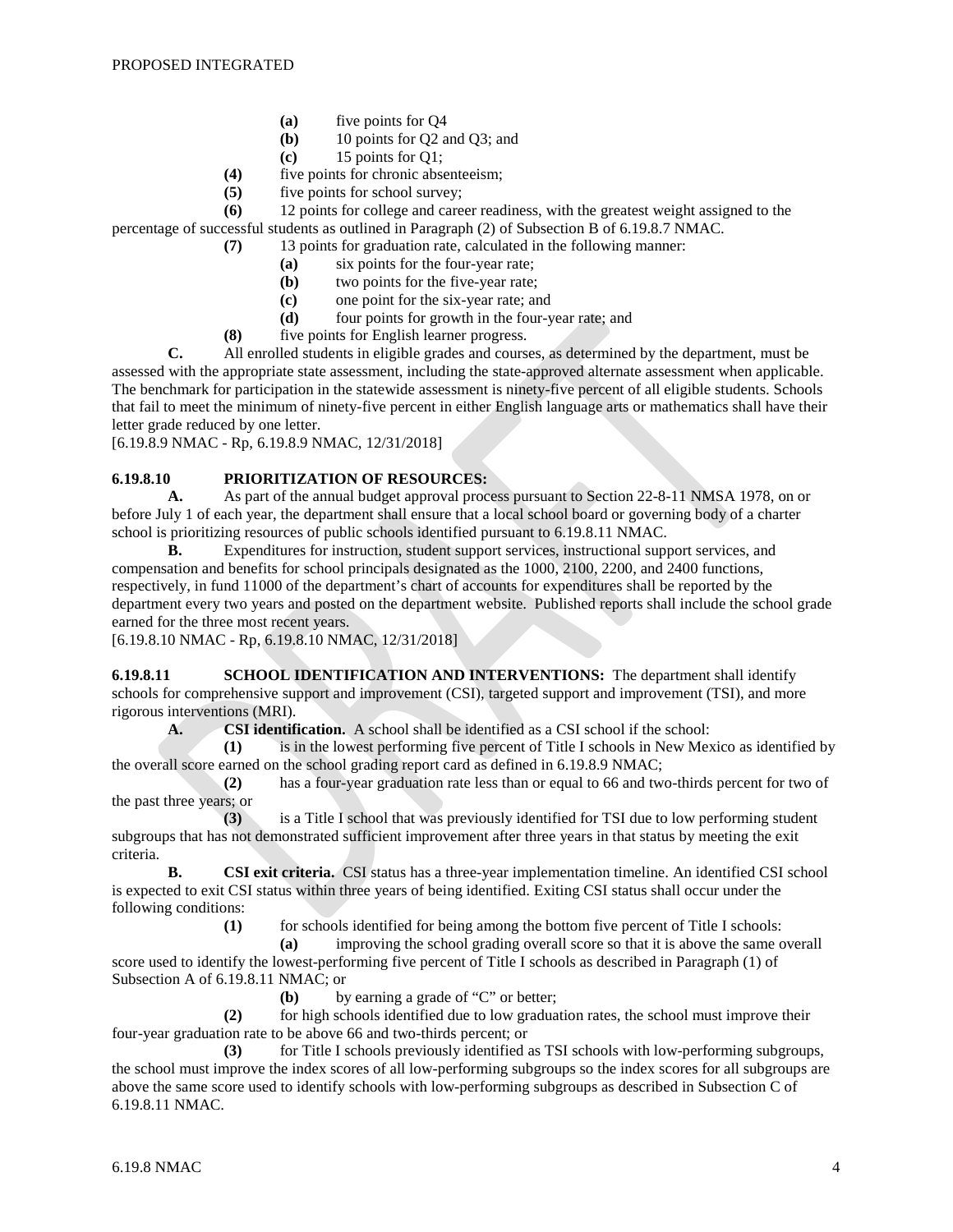**C. TSI identification.** A school shall be identified as a TSI school if one or more subgroups have an index score at or below the performance of all students at any of the lowest-performing five percent of Title I schools as defined in Paragraph (1) of Subsection A of 6.19.8.11 NMAC.

**D. TSI exit criteria.** Schools with one or more low-performing subgroups shall exit TSI status at any time when the school improves the index scores of all low-performing subgroups so the index scores for all subgroups are above the same score used to identify schools with low-performing subgroups as described in Subsection C of 6.19.8.11 NMAC.

**E. MRI identification.** A school shall be identified as an MRI school under one of the following conditions:

**(1)** the school has been not exited CSI status in three years after identification; or

**(2)** the school has earned four or more consecutive school grades of F.

**F. MRI plans.** Once identified as an MRI school, LEAs shall be required to identify and submit a plan falling under one of the following categories:

- **(1)** closure;
	- **(2)** restart;

**(3)** champion and provide choice: champion a range of choices in an open system that focuses on new approaches to learning, one that keeps individual students at the center of accessing options that best support their learning path. There shall be clear evidence that choice has been championed for the affected students; and

- **(4)** significantly restructure and redesign:
	- **(a)** The school shall change the vision and systems at a school by:
		- (i) extending instructional time;<br>(ii) significantly changing staffin
			- significantly changing staffing to include only educators earning highly

effective ratings and above; and

**(iii)** adopting state-selected curriculum approaches.

**(b)** The school may implement personalized learning models for all students.

**(5)** The department shall provide additional guidance on the categories outlined in

Paragraphs (1) through (4) of Subsection F of 6.19.8.11 NMAC.

**G. MRI plan approval.** If the district refuses to identify a more rigorous intervention in which to participate, the department will select the intervention for the school. The department reserves the right to approve or deny any MRI plan chosen and developed by an LEA.

**H. MRI exit criteria.** An identified MRI school shall exit in compliance with its approved plan if:

**(1)** the school has earned a "C" or better; or

**(2)** the school has improved its school grading overall score such that it is above the same overall score used to identify the lowest-performing five percent of Title I schools as described in Paragraph (1) of Subsection A of 6.19.8.11 NMAC.

[6.19.8.11 NMAC - Rp, 6.19.8.11 NMAC, 12/31/2018]

### **6.19.8.12 SUPPLEMENTAL ACCOUNTABILITY MODEL:**

**A.** The department may supplement the calculation of an overall score and school grade as described in 6.19.8.9 NMAC only for supplemental accountability model schools in one or more of the following ways, as determined by the department.

**(1)** Include the rate of senior completion, which consists of students who are not members of the four-year graduation cohort, when calculating the number of points earned for the four-year cohort graduation rate described in Subparagraph (a) of Paragraph (7) of Subsection B of 6.19.8.9 NMAC;

**(2)** Include additional department-approved assessments when calculating the participation and success components of the college and career readiness indicator included in Paragraph (6) of Subsection B of 6.19.8.9 NMAC; or

**(3)** Realign the point distributions described in 6.19.8.9 NMAC as follows:

**(a)** For elementary and middle schools:

**(i)** 25 points for student proficiency in English language arts and mathematics as determined by New Mexico's statewide assessment;

- **(ii)** 15 points for Q2 and Q3; and
- **(iii)** 30 points for Q1; or
- **(b)** For high schools: